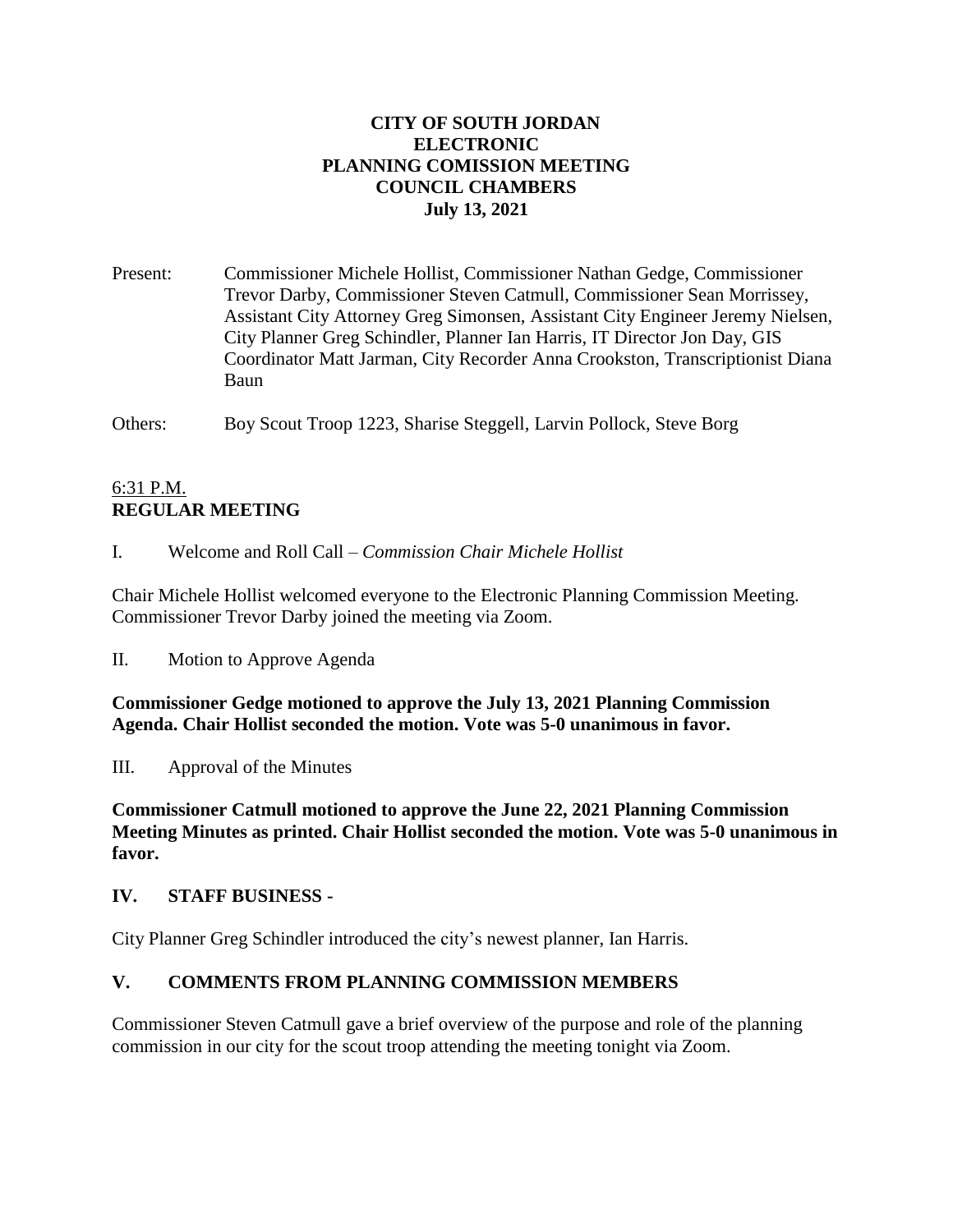- **VI. SUMMARY ACTION –** *None*
- **VII. ACTION –** *None*

### **VIII. ADMINISTRATIVE PUBLIC HEARINGS –**

### **A. MORLEY COMMERCIAL PARK, SUBDIVISION AMENDMENT**

Location: 1133 West South Jordan Pkwy File No: PLPLA202100091 Applicant: Larvin Pollock

City Planner Greg Schindler reviewed background information from the Staff Report.

Commissioner Nathan Gedge asked if we knew the proposed hours and days of operation.

Planner Schindler said it will depend on who the applicant is; if it's something as large as Starbucks it would be seven days a week, however if it's something different they might be closed on Sunday or other days. Coffee businesses always open early so that can be expected, and because there is a drive through there will be a conditional use permit.

Chair Michele Hollist said this would result in a net reduction of parking between the three lots, should this new lot be made. She then asked how many reduced parking spots this would create and if it still meets all the requirements for the reception center and bakery.

Planner Schindler said the reception center has the required number of spots on their site, they just have a shared agreement in case of overflow to use the other lot. There will only be one row of spaces eliminated from a double row for this project. They are going to re-stripe some more parking spaces to make up for some of the spaces they are losing.

Chair Hollist asked if the separation of this portion from the original portion leaves the original portion enough spots for their use.

Planner Schindler said Schmidt's bakery, based on their size, would still have enough spaces on their lot alone.

**Larvin Pollock (Applicant)** – He and Steve Borg from Schmidt's Bakery attended tonight. He said Mr. Borg will remain the owner of both properties. He indicated more of the questions can be answered at site plan application. They have done all the parking calculations and they seem to work out.

Chair Hollist opened the hearing to public comment, there was none so public comments were closed.